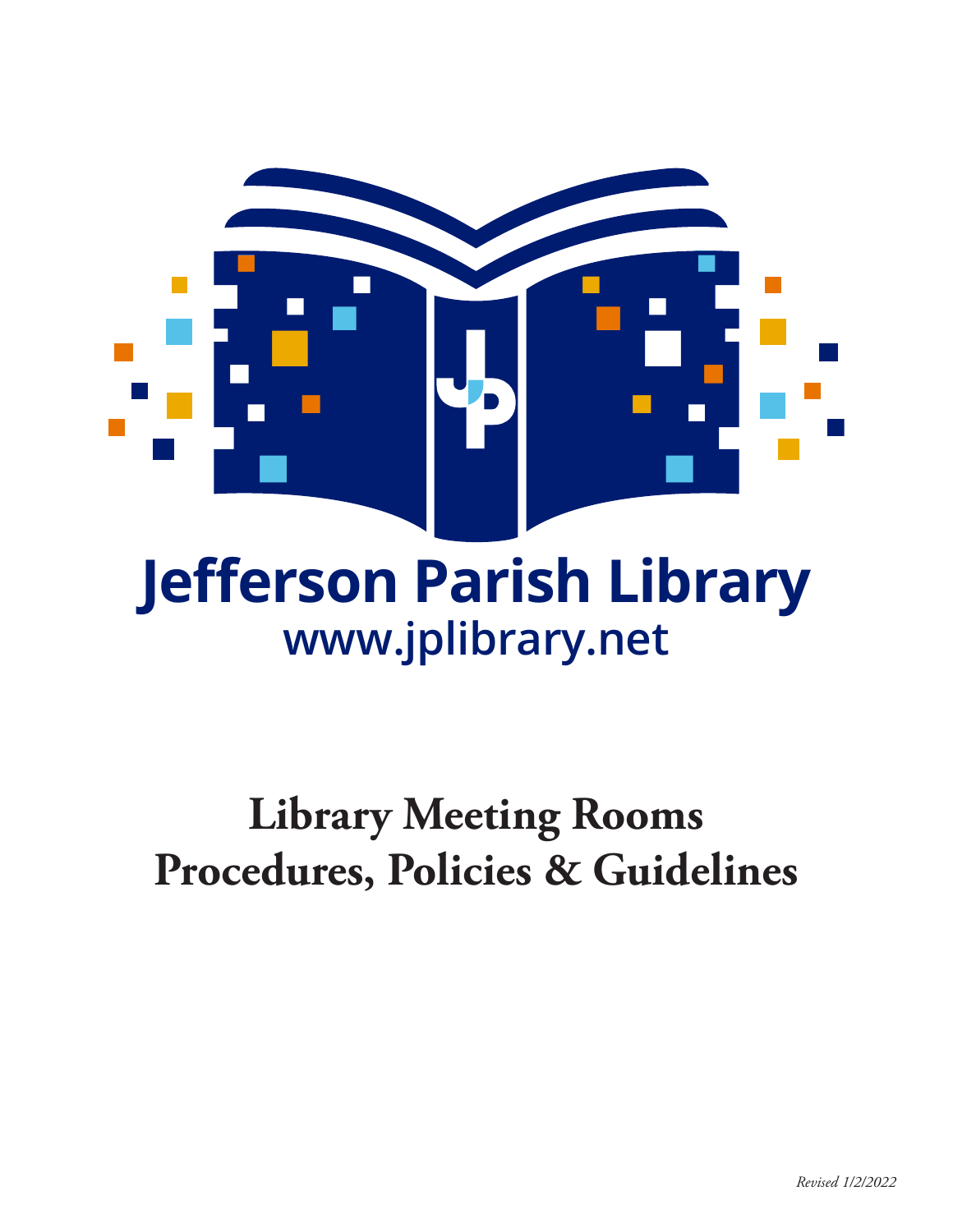## **Library Meeting Rooms Procedures, Policies & Guidelines**

*Resolution No. 111105 adopted by the Jefferson Parish Council on October 8, 2008, amended the Jefferson Parish Meeting Room Procedures and Policies (adopted August 19, 1998) to provide a more uniform set of procedures and policies and to update both the rooms available and their cost and to provide for related matters.*

The Library's meeting rooms are available for use by all government agencies, community organizations, and businesses in accordance with the amended Jefferson Parish Meeting Room Procedures and Policies and the following guidelines:

- 1. Meeting rooms are booked without regard to any group's creed, point of view, or beliefs.
- 2. The booking of a Jefferson Parish Library meeting room does not constitute any endorsement, sponsorship or support by the Library or Jefferson Parish nor the beliefs or views of the groups presenting the events.
- 3. The Library's logo should not be used by any group to advertise meetings or events. There can be no indication in publicity issued by groups using a meeting room that its function is sponsored by the Library or Jefferson Parish.
- 4. No offerings or donations can be solicited in any Jefferson Parish Library meeting room. No solicitation for dues to join an organization.
- 5. Political activities are not allowed in any Jefferson Parish Library meeting room. Political activities include: Any activities in which the purpose is to support or oppose any political party; any activities in which the purpose is to support or oppose any candidate for public office; any activities requiring an individual or group to file a campaign financial disclosure report under state or federal law; or any activities requiring an individual or group to file a lobby report under state or federal law.
- 6. The rental fees are: \$150 per hour for meeting rooms Jefferson and Napoleon (combined) at East Bank Regional Library; \$100 per hour at West Bank Regional Library; \$75 per hour for meeting room Jefferson or Napoleon at East Bank Regional Library; \$50 per hour at the branch libraries; and \$40 per hour for the A/V conference room at East Bank Regional Library.
- 7. The rental fees will be waived for Jefferson Parish agencies, schools, and other state and federal agencies. Rental fees will also be waived for Friends of the Jefferson Public Library, Friends of Jefferson the Beautiful, Jefferson Chamber of Commerce, Jefferson Dollars for Scholars, Jefferson Parish Economic Development Commission, LSU AgCenter, Louisiana Master Gardener Program and other library sponsored programs (i.e. Authors' Group, Author Program, Musical presentations, etc.) as long as they are not promoting any services for commercial gain but given as an educational or quality of life presentation to the library's patrons. Any violation of this policy will halt any sponsorship by the library.
- 8. The Library does not assume any responsibility to publicize or promote any outside group meeting (not sponsored by the library), and will not publicize outside groups' meetings on the Library's website or social media. All confirmed and finalized meetings will appear on the library's calendar. Reserving groups may not post signage on library property.
- 9. All other non-profit community organizations which promote programs to enhance the "quality of life" in Jefferson Parish are eligible to use the "premium" rooms at East Bank Regional Library and West Bank Regional Library at 50% off the regular rental fees, e.g. \$75 per hour for meeting rooms Jefferson and Napoleon (combined) at East Bank Regional; \$50 per hour at West Bank Regional; and \$37.50 per hour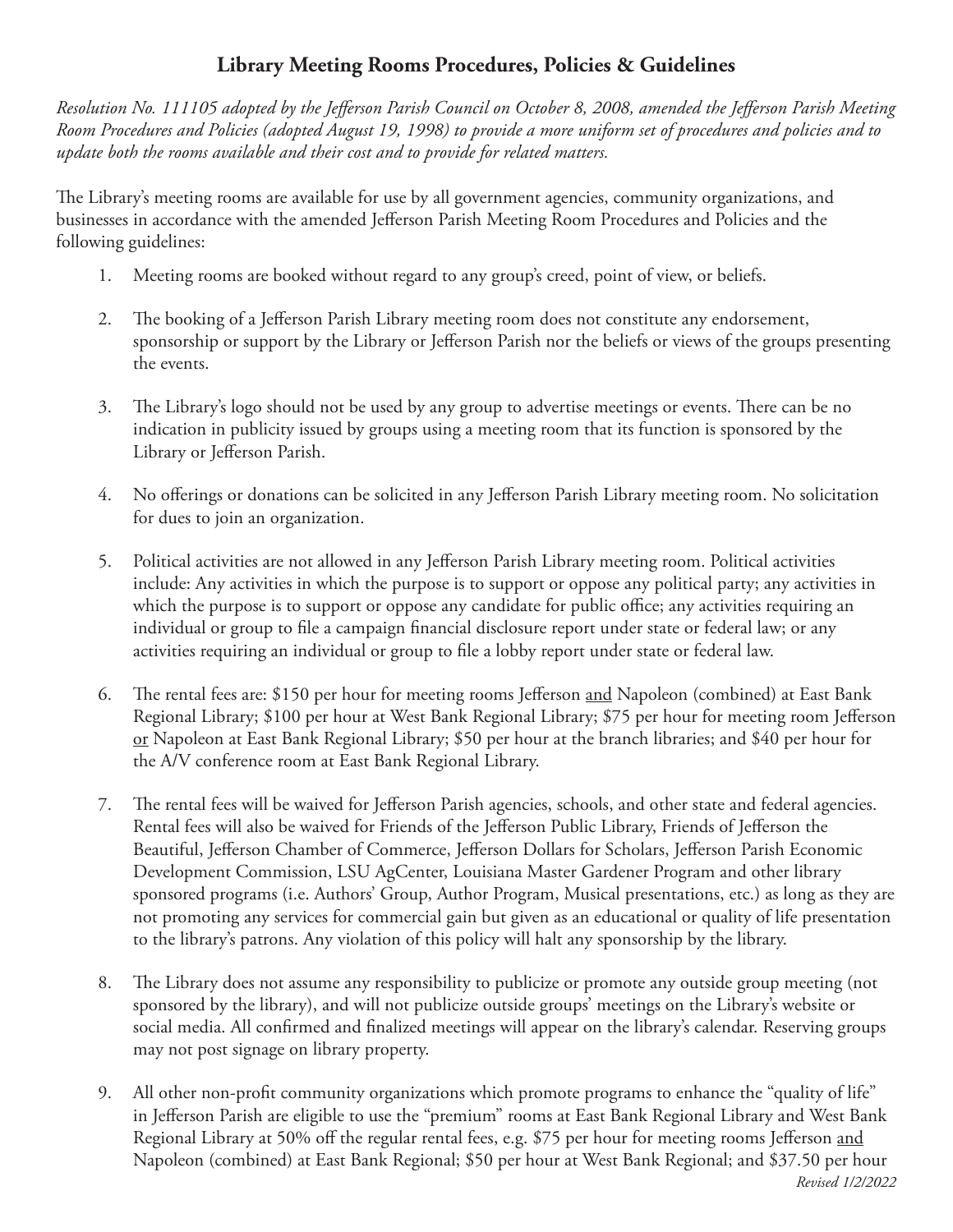for meeting room Jefferson or Napoleon at East Bank Regional. These organizations can also use the small conference room (A/V) at East Bank Regional and the meeting rooms at the branch libraries, that have meeting rooms, without charge.

- 10. Non-profit organizations must provide their IRS Determination Letter, as evidence of their  $501(c)(3)$ status in order to be eligible for the free and reduced rates at any facility.
- 11. Reservations must be made two weeks in advance and booked no more than six (6) months in advance. **Full payment in the form of cash, check, or credit/debit card (A 2.09% convenience fee will be added to all credit/debit card transactions.) is required within one (1) week of the reservation being made.** If payment is not received after one (1) week, the reservation will be cancelled. Reservations and payments are to be made between 9:00 a.m. and 4:00 p.m., Monday thru Friday. Confirmation of reservation will be sent via email. All cancellations must be made in writing at least ten (10) calendar days in advance in order to receive a refund (no refunds for cancellations within the ten (10) day period). A \$20 cancellation fee will be assessed. Library events and activities take precedence and the library reserves the right to cancel confirmed bookings if a room is needed by the library and to refund the full rental fee to the organization.
- 12. The Library reserves the right to cancel meeting room reservations due to unforeseen circumstances. In such event, fees will not automatically be refunded. The following will be adhered to:
	- a. If the weather on the reservation date is so severe to cause widespread cancellation to all groups using the facilities on that day, Jefferson Parish will do the following:
		- i. Allow group to book another date at the same facility or one similar at no charge or,
		- ii. Refund 80% of the rental fee.
- 13. An audio/visual technician is available to operate the sound board and other equipment at East Bank Regional Library. An additional charge of \$50/hour must be paid at the time meeting room reservation is made. This charge is not waived for groups that pay no or reduced rental fees. Groups will be provided instructions on how to use the microphones and overhead projector. However, only designated library employees may operate or touch the library's permanent technology equipment located in the back.
- 14. The Jefferson Parish Library does not supply laptops. If laptops are needed, patrons/organizations are to bring their own laptops or they can pay a \$50/hour audio/visual technician fee and resources can be provided. If assistance is required to connect a laptop to the meeting room's audio/visual equipment, the group/organization will need to contact the Library 48 hours in advance of the reservation to schedule an appointment so that special instructions can be provided prior to the meeting/presentation.
- 15. All groups will be held financially responsible for not returning lavaliere microphones or other equipment, damages sustained during an event (including cleaning of the carpet because of food or beverage spills), etc. Grease, food, etc. are not to be put down the drains or toilets.
- 16. Library meeting rooms cannot be used for showers, parties, weddings, graduation parties, or social events. Light refreshments (sandwiches, pastries, covered drinks) may be served in the meeting rooms with the exception of the upstairs A/V Meeting Room at East Bank Regional. Only covered drinks are allowed in the A/V Meeting Room. A kitchen is available, by the Jefferson & Napoleon Rooms, at East Bank Regional Library, which is available only by advance request. The reserving group is free to bring food from anywhere. The group or person having the meeting is responsible for cleanup of the meeting room if food and drinks are involved. Chafing dishes and other cooking equipment are not allowed. Additional sound systems are not allowed due to meetings in an adjacent room or due to the noise in the library setting.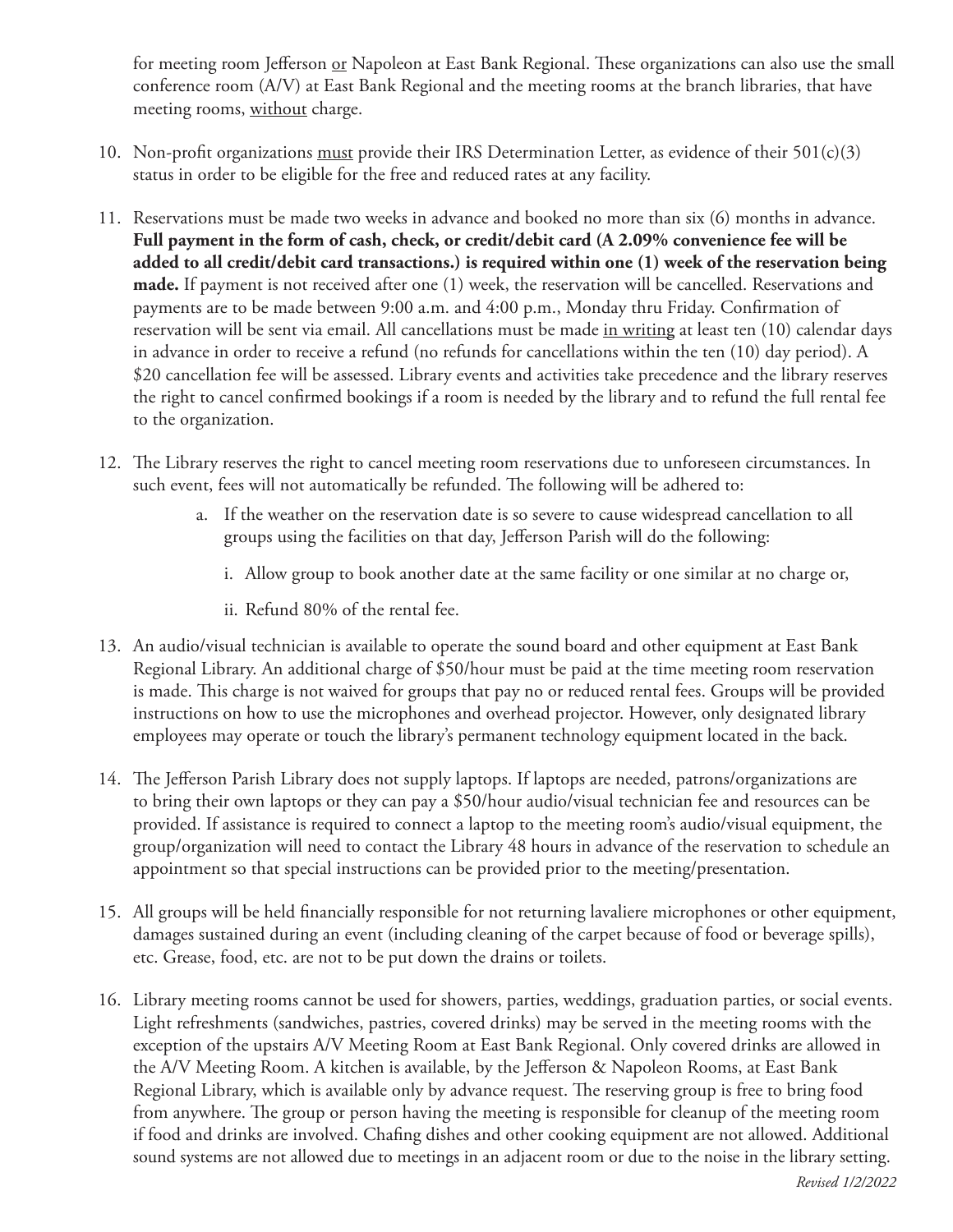- 17. Alcohol is not allowed on Library premises.
- 18. Meeting rooms may be used only during a library's regular business hours, Monday-Saturday. Groups must vacate the meeting room 30 minutes prior to the closing of the library. **The reservation system automatically provides 30 minutes without charge prior to the event time to enable groups to set-up chairs, attendees to arrive, etc.** Groups cannot access the "premium" meeting rooms at East Bank Regional Library prior to 8:30 a.m. (these rooms cannot be reserved or entered prior to 8:30 a.m.) or the opening time at the other libraries.
- 19. **All** events and meetings must be free and open to the public no admission or registration charges; no fees to cover expenses for speakers, supplies, etc. This requirement applies to all groups, including groups that do not pay or have reduced rental fees.
- 20. The Friends of the Jefferson Public Library is authorized to sell books/merchandise at all Library facilities.
- 21. All commercial activities are prohibited No actual selling, contracting to sell, or soliciting information for future sales may take place upon Jefferson Parish premises. This includes the sale of materials/books and fees of any kind including refreshments or food. Any commercial activity must clearly be reported on the reservation form. A list of attendees with their names/addresses/phone numbers or emails is strictly prohibited.
- 22. Set-up is provided only for East Bank Regional Library meeting rooms (Jefferson and/or Napoleon) in accordance with the specifications provided on the reservation form. Groups are responsible for making any physical changes in the set-up and for providing any additional equipment, etc. Groups are responsible for setting-up all of the other meeting rooms and putting items back when the meetings end.
- 23. The grand piano located in the Napoleon meeting room at the East Bank Regional Library is available to be used by musicians and bands at Library-sponsored programs. Reservation must be made in advance.
- 24. The capacity of each meeting room is posted (also available when a room is reserved) in each meeting room facility. Groups are responsible for not allowing additional people to enter the meeting room once the capacity has been reached and for assuring the capacity is not exceeded.
- 25. The Library reserves the right to cancel confirmed bookings and/or reject future reservations for any person(s) or group(s) not complying with the "Jefferson Parish Library's Meeting Rooms Policies and Procedures".
- 26. Since individual library branches are unable to schedule reservations, all reservations and inquiries should be directed to the Receptionist/Meeting Room Coordinator at the Library's administrative office (4747 West Napoleon Avenue, Metairie, LA 70001; phone 504-849-8817).
- 27. *\* Library sponsored programs* are handled through the Adult Program Manager. All reservations and inquiries in regard to this type of program should be directed to the Adult Program Manager at the Library's administrative office (4747 West Napoleon Avenue, Metairie, LA 70001; 504-889-8143; wcsmith@jplibrary.net).

\*All library sponsored educational and quality of life programs shall be sent to and approved by the library's administration (Assistant Director; Patron Services Head) before they are booked by the Adult Programmer and will need a 30-day advancement notice (838-1100)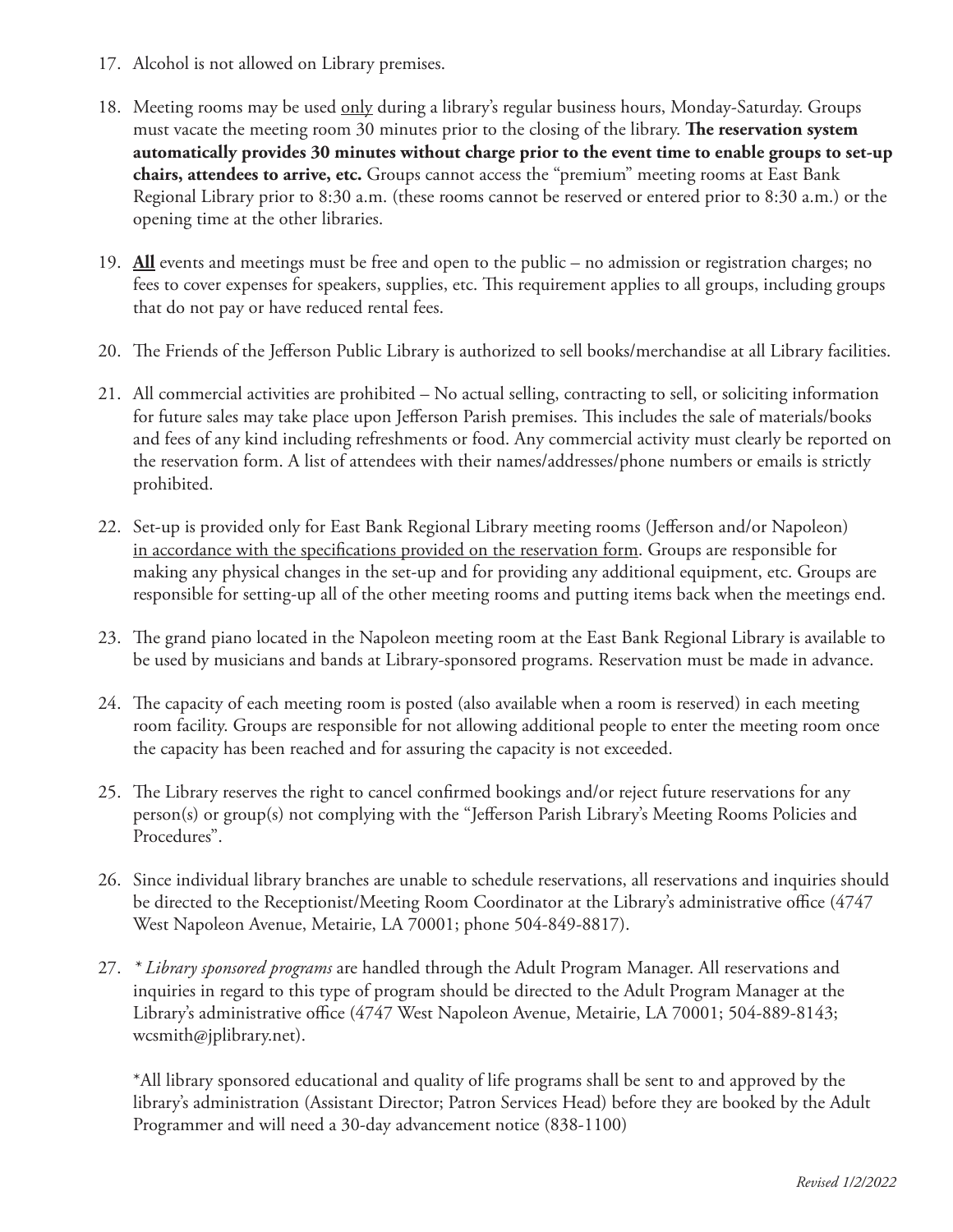#### *Jefferson Parish Library*

| 4747 West Napoleon Avenue Metairie, Louisiana 70001 (504) 849-8817 |  |
|--------------------------------------------------------------------|--|
|--------------------------------------------------------------------|--|

| . ש |                                          |       |     |                                                                                                                |       |                                       | Fax (504) 457-0391 |
|-----|------------------------------------------|-------|-----|----------------------------------------------------------------------------------------------------------------|-------|---------------------------------------|--------------------|
|     | <b>MEETING ROOM FACILITY RESERVATION</b> |       |     | ROOM LOCATION: __________________                                                                              |       |                                       |                    |
|     |                                          |       |     |                                                                                                                |       |                                       |                    |
|     |                                          |       |     |                                                                                                                |       |                                       |                    |
|     |                                          |       |     |                                                                                                                |       |                                       |                    |
|     |                                          |       |     |                                                                                                                |       |                                       |                    |
|     |                                          |       |     |                                                                                                                |       |                                       |                    |
|     |                                          |       |     |                                                                                                                |       |                                       |                    |
|     |                                          |       |     | Is this organization a 501(c)(3) non-profit? Yes _____ No _____ If yes, a copy of your 501(c)(3) determination |       | letter from the IRS must be attached. |                    |
|     |                                          |       |     |                                                                                                                |       |                                       |                    |
|     |                                          |       |     |                                                                                                                |       |                                       |                    |
|     | <b>Event Dates</b>                       |       |     |                                                                                                                |       |                                       |                    |
|     | Date(s)                                  | Start | End | Date(s)                                                                                                        | Start | End                                   |                    |
|     |                                          |       |     |                                                                                                                |       |                                       |                    |

**Full payment in the form of cash, check, or credit/debit card (A 2.09% convenience fee will be added to all credit/debit card transactions.) is required within one (1) week of the reservation being made.** All events must be booked two (2) weeks in advance and may be booked up to six (6) months in advance. Meeting Rooms are available during all regular library hours except on Sundays. **All events must be free and open to the public.**

Meeting room users are responsible for cleaning away all debris from event. If refreshments are served, they must be completely cleared away and discarded in the trash receptacles provided. Meeting room users are responsible for any damages made during their meetings.

**Commercial activities are prohibited. No actual selling, contracting to sell, or soliciting information for future sales may take place upon Jefferson Parish premises. This includes the sale of materials/books and fees of any kind including refreshments or food. Any commercial activity must be clearly reported on the reservation form.**

### **RELEASE OF LIABILITY AND INDEMNIFICATION**

I, as an authorized representative of the group requesting the use of Jefferson Parish Library facilities, agree that said group shall hold harmless Jefferson Parish, its employees and agents, from any and all liability which may be alleged or which results from any injury to persons or property caused by, or to, any person or organization (including its members) or guest connected with any meeting or function at any of the meeting room facilities. In addition, said group shall indemnify Jefferson Parish, its employees and agents, from and against any and all liability and related legal costs, which may be alleged which results from any injury to persons or property caused by, or to, any person or organization (including its members) or guest connected with or attending any meeting or function at any of the meeting room facilities.

Jefferson Parish assumes no responsibility whatsoever for any property placed in meeting room facilities in connection with this meeting(s) or function(s). Further, Jefferson Parish is expressly released and discharged from any and all liability for any loss, injury or damage to persons or property which may be sustained in connection with, or as a result of this meeting or function.

All cancellations must be made in writing at least ten calendar days in advance in order to receive a refund. A \$20 cancellation fee will be assessed. The library reserves the right to cancel confirmed bookings if a room is needed by the library and will refund full rental fees. No event is confirmed until you, as the authorized representative of the reserving group, have been contacted by the Jefferson Parish Library Office with a confirmation. I have read and understand the rules presented to me and agree to comply.

**By signing this document you are agreeing to the Jefferson Parish Library's Meeting Rooms Policies and Procedures #1-27.**